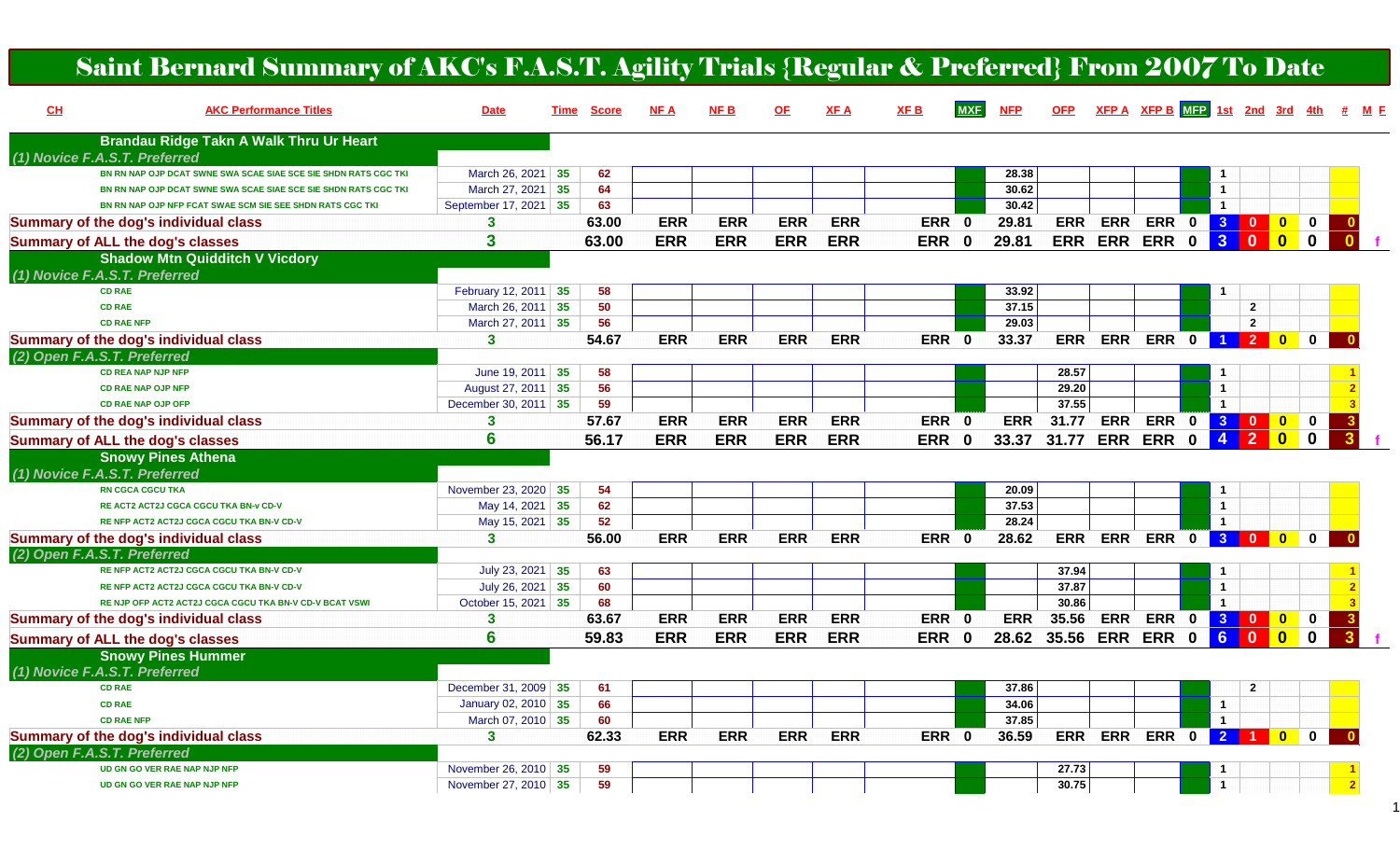| C <sub>H</sub> | <b>AKC Performance Titles</b>                                                | <b>Date</b>           | Time | <u>Score</u> | NF A       | <b>NFB</b> | <u>OF</u>  | <b>XFA</b> | XF <sub>B</sub> | <b>MXF</b> | <b>NFP</b> | <b>OFP</b> |       | $XFP A$ XFP B MEP 1st 2nd 3rd 4th # M E |                 |                      |                |             |                  |  |
|----------------|------------------------------------------------------------------------------|-----------------------|------|--------------|------------|------------|------------|------------|-----------------|------------|------------|------------|-------|-----------------------------------------|-----------------|----------------------|----------------|-------------|------------------|--|
|                | UD GN GO VER RAE NAP NJP OFP                                                 | December 31, 2010 35  |      | 59           |            |            |            |            |                 |            |            | 33.30      |       |                                         |                 | $\mathbf{1}$         |                |             |                  |  |
|                | <b>Summary of the dog's individual class</b>                                 | 3                     |      | 59.00        | <b>ERR</b> | <b>ERR</b> | <b>ERR</b> | <b>ERR</b> |                 | ERR 0      | <b>ERR</b> | 30.59      |       | ERR ERR 0 3 0 0                         |                 |                      |                | $\mathbf 0$ | $\mathbf{3}$     |  |
|                | (3) Excellent F.A.S.T. Preferred                                             |                       |      |              |            |            |            |            |                 |            |            |            |       |                                         |                 |                      |                |             |                  |  |
|                | UD GN GO VER RAE NAP NJP OFP                                                 | January 16, 2011 35   |      | 62           |            |            |            |            |                 |            |            |            | 38.77 |                                         |                 | $\mathbf{1}$         |                |             |                  |  |
|                | UD GN GO VER RAE NAP OJP OFP                                                 | February 20, 2011 35  |      | 64           |            |            |            |            |                 |            |            |            | 38.21 |                                         |                 | $\mathbf{1}$         |                |             | $5\phantom{.0}$  |  |
|                | UD GN GO VER RAE NAP AJP XFP                                                 | December 16, 2011 35  |      | 74           |            |            |            |            |                 |            |            |            | 32.44 |                                         |                 | $\overline{1}$       |                |             | 6                |  |
|                | UD GN GO VER RAE OAP MJP XFP                                                 | April 14, 2012 35     |      | 68           |            |            |            |            |                 |            |            |            |       | 30.48                                   |                 | $\overline{1}$       |                |             | $\overline{7}$   |  |
|                | UD GN GO VER RAE OAP MJP XFP                                                 | May 20, 2012 35       |      | 63           |            |            |            |            |                 |            |            |            |       | 29.80                                   |                 | $\overline{1}$       |                |             | $\boldsymbol{8}$ |  |
|                | UD GN GO VER RAE OAP MJP XFP                                                 | October 12, 2012 35   |      | 68           |            |            |            |            |                 |            |            |            |       | 29.83                                   |                 | $\overline{1}$       |                |             | 9                |  |
|                | UD GN GO VER RAE OAP MJP XFP                                                 | October 14, 2012 35   |      | 64           |            |            |            |            |                 |            |            |            |       | 26.91                                   |                 | $\blacktriangleleft$ |                |             | 10               |  |
|                | UD GN GO VER RAE OAP MJP XFP                                                 | October 26, 2012 35   |      | 65           |            |            |            |            |                 |            |            |            |       | 37.21                                   |                 | $\overline{1}$       |                |             | 11               |  |
|                | UD GN GO VER RAE OAP MJP XFP                                                 | October 27, 2012 35   |      | 63           |            |            |            |            |                 |            |            |            |       | 35.78                                   |                 | $\overline{1}$       |                |             | 12               |  |
|                | UD GN GO VER RAE OAP MJP XFP                                                 | December 28, 2012 35  |      | 69           |            |            |            |            |                 |            |            |            |       | 31.16                                   |                 | $\mathbf{1}$         |                |             | 13               |  |
|                | UD GN GO VER RAE2 AXP MJP2 XFP                                               | January 11, 2013 35   |      | 65           |            |            |            |            |                 |            |            |            |       | 31.45                                   |                 | $\blacktriangleleft$ |                |             | 14               |  |
|                | UD GN GO VER RAE2 AXP MJP2 MJPB XFP                                          | February 18, 2013 35  |      | 63           |            |            |            |            |                 |            |            |            |       | 34.97                                   |                 | $\overline{1}$       |                |             | 15               |  |
|                | UD GN GO VER RAE2 AXP MJP2 MJPB XFP T2BP                                     | March 23, 2013 35     |      | 67           |            |            |            |            |                 |            |            |            |       | 33.50                                   | 10              | $\overline{1}$       |                |             | 16               |  |
|                | 2014-PACH2 UD GN GO VER RAE2 MXP5 MXPS MJP9 MJPG PAX2 MFP T2BP4              | July 20, 2014 35      |      | 65           |            |            |            |            |                 |            |            |            |       | 37.95                                   | 11              |                      | $\overline{2}$ |             | 17               |  |
|                | 2014-PACH2 UD GN GO VER RAE2 MXP5 MXPS MJP9 MJPG PAX2 MFP T2BP4              | July 21, 2014 35      |      | 64           |            |            |            |            |                 |            |            |            |       | 26.63                                   | 12              |                      | $\overline{2}$ |             | 18               |  |
|                | 2014-PACH2 UD GN GO VER RAE2 MXP5 MXPS MJP9 MJPG PAX2 MFP T2BP4              | August 29, 2014 35    |      | 68           |            |            |            |            |                 |            |            |            |       | 29.13                                   | 13              | $\mathbf{1}$         |                |             | 19               |  |
|                | 2014-PACH2 UD GN GO VER RAE2 MXP6 MXPS MJP9 MJPG PAX2 MFP T2BP5              | September 13, 2014 35 |      | 70           |            |            |            |            |                 |            |            |            |       | 30.53                                   | 14              | $\overline{1}$       |                |             | 20               |  |
|                | 2014-PACH2 UD GN GO VER RAE2 MXP6 MXPS MJP10 MJPC PAX2 MFP T2BP5             | September 14, 2014 35 |      | 68           |            |            |            |            |                 |            |            |            |       | 31.79                                   | 15 <sup>1</sup> | $\overline{1}$       |                |             | 21               |  |
|                | 2014-PACH2 UD GN GO VER RAE2 MXP6 MXPS MJP10 MJPC PAX2 MFP T2BP5             | September 27, 2014 35 |      | 65           |            |            |            |            |                 |            |            |            |       | 16.95                                   | 16              |                      | $\overline{2}$ |             | 22               |  |
|                | 2014-PACH2 UD GN GO VER RAE2 MXP6 MXPS MJP10 MJPC PAX2 MFP T2BP5             | September 28, 2014 35 |      | 63           |            |            |            |            |                 |            |            |            |       | 30.64                                   | 17              | $\mathbf{1}$         |                |             | 23               |  |
|                | 2014-PACH2 UD GN GO VER RAE2 MXP6 MXPS MJP10 MJPC PAX2 MFP T2BP5             | October 10, 2014 35   |      | 70           |            |            |            |            |                 |            |            |            |       | 31.81                                   | 18              | $\overline{1}$       |                |             | 24               |  |
|                | 2014-PACH2 UD GN GO VER RAE2 MXP6 MXPS MJP10 MJPC PAX2 MFP T2BP5             | October 11, 2014   35 |      | 68           |            |            |            |            |                 |            |            |            |       | 28.01                                   | 19              | $\blacktriangleleft$ |                |             | 25               |  |
|                | 2014-PACH2 UD GN GO VER RAE2 MXP6 MXPS MJP10 MJPC PAX2 MFP T2BP5             | October 12, 2014 35   |      | 70           |            |            |            |            |                 |            |            |            |       | 27.23                                   | 20              | $\overline{1}$       |                |             | $\overline{26}$  |  |
|                | 2014-PACH2 UD GN GO VER RAE2 MXP6 MXPS MJP10 MJPC PAX2 MFP T2BP5             | October 25, 2014 35   |      | 64           |            |            |            |            |                 |            |            |            |       | 30.53                                   | 21              | $\overline{1}$       |                |             | $\overline{27}$  |  |
|                | 2014-PACH2 UD GN GO VER RAE2 MXP6 MXPS MJP10 MJPC PAX2 MFP TQXP T2BP5        | October 26, 2014 35   |      | 63           |            |            |            |            |                 |            |            |            |       | 32.26                                   | 22              | $\overline{1}$       |                |             | 28               |  |
|                | 2014-PACH2 UD GN GO VER RAE2 MXP6 MXPS MJP11 MJPC PAX2 MFP TQXP T2BP5        | November 08, 2014 35  |      | 63           |            |            |            |            |                 |            |            |            |       | 28.40                                   | 23              |                      | $\overline{2}$ |             | 29               |  |
|                | 2014-PACH2 UD GN GO VER RAE2 MXP6 MXPS MJP11 MJPC PAX2 MFP TQXP T2BP5        | November 09, 2014 35  |      | 68           |            |            |            |            |                 |            |            |            |       | 29.42                                   | 24              | $\mathbf{1}$         |                |             | 30               |  |
|                | 2014-PACH2 UD GN GO VER RAE2 MXP6 MXPS MJP11 MJPC PAX2 MFPB TQXP T2BP5       | November 22, 2014 35  |      | 63           |            |            |            |            |                 |            |            |            |       | 23.55                                   | 25              |                      | $\overline{2}$ |             | 31               |  |
|                | 2014-PACH2 UD GN GO VER RAE2 MXP6 MXPS MJP11 MJPC PAX2 MFPB TQXP T2BP5       | November 23, 2014 35  |      | 72           |            |            |            |            |                 |            |            |            |       | 32.04                                   | 26              |                      | $\overline{2}$ |             | 32               |  |
|                | 2014-PACH2 UD GN GO VER RAE2 MXP7 MXPS MJP11 MJPC PAX2 MFPB TQXP T2BP5       | November 30, 2014 35  |      | 63           |            |            |            |            |                 |            |            |            |       | 25.10                                   | 27              | $\overline{1}$       |                |             | 33               |  |
|                | 2014-PACH2 UD GN GO VER RAE2 MXP7 MXPS MJP11 MJPC PAX2 MFPB TQXP T2BP5       | December 28, 2014 35  |      | 68           |            |            |            |            |                 |            |            |            |       | 29.81                                   | 28              |                      | $\overline{2}$ |             | 34               |  |
|                | 2014-PACH2 UD GN GO VER RAE2 MXP7 MXPS MJP11 MJPC PAX2 MFPB TQXP T2BP5       | December 29, 2014 35  |      | 73           |            |            |            |            |                 |            |            |            |       | 32.65                                   | 29              |                      | $\overline{2}$ |             | 35               |  |
|                | 2014-PACH2 UD GN GO VER RAE2 MXP7 MXPS MJP12 MJPC PAX2 MFPB TQXP T2BP5       | January 09, 2015 35   |      | 66           |            |            |            |            |                 |            |            |            |       | 28.21                                   | 30              | -1                   |                |             | 36               |  |
|                | 2014-PACH2 UD GN GO VER RAE2 MXP7 MXPS MJP12 MJPC PAX2 MFPB TQXP T2BP5       | January 10, 2015 35   |      | 69           |            |            |            |            |                 |            |            |            |       | 29.72                                   | 31              |                      |                |             | 37               |  |
|                | 2014-PACH2 UD GN GO VER RAE2 MXP7 MXPG MJP12 MJPC PAX2 MFPB TQXP T2BP5       | January 11, 2015 35   |      | 63           |            |            |            |            |                 |            |            |            |       | 41.50                                   | $32$ 1          |                      |                |             | 38               |  |
|                | 2014-PACH2 UD GN GO VER RAE2 MXP7 MXPG MJP12 MJPC PAX2 MFPB TQXP T2BP5       | February 06, 2015 35  |      | 74           |            |            |            |            |                 |            |            |            |       | 33.86                                   | $33$ 1          |                      |                |             | 39               |  |
|                | 2015-PACH3 UD GN GO VER RAE2 MXP7 MXPG MJP12 MJPB2 MJPC PAX3 MFPB TQXP T2BP5 | February 27, 2015 35  |      | 63           |            |            |            |            |                 |            |            |            |       | 24.88                                   | $34$ 1          |                      |                |             | 40               |  |
|                | 2015-PACH3 UD GN GO VER RAE2 MXP7 MXPG MJP12 MJPB2 MJPC PAX3 MFPB TQXP T2BP5 | February 28, 2015 35  |      | 65           |            |            |            |            |                 |            |            |            |       | 38.88                                   | $35$ 1          |                      |                |             | 41               |  |
|                | 2015-PACH3 UD GN GO VER RAE2 MXP7 MXPG MJP12 MJPB2 MJPC PAX3 MFPB TQXP T2BP5 | March 01, 2015 35     |      | 69           |            |            |            |            |                 |            |            |            |       | 32.50                                   | $36$ 1          |                      |                |             | 42               |  |
|                | 2015-PACH3 UD GN GO VER RAE2 MXP8 MXPG MJP13 MJPB2 MJPC PAX3 MFPB TQXP T2BP5 | March 07, 2015 35     |      | 68           |            |            |            |            |                 |            |            |            |       | 33.93                                   | $37$ 1          |                      |                |             | 43               |  |
|                | 2015-PACH3 UD GN GO VER RAE2 MXP8 MXPG MJP13 MJPB2 MJPC PAX3 MFPB TQXP T2BP5 | March 20, 2015 35     |      | 71           |            |            |            |            |                 |            |            |            |       | $24.29$                                 | $38$ 1          |                      |                |             | 44               |  |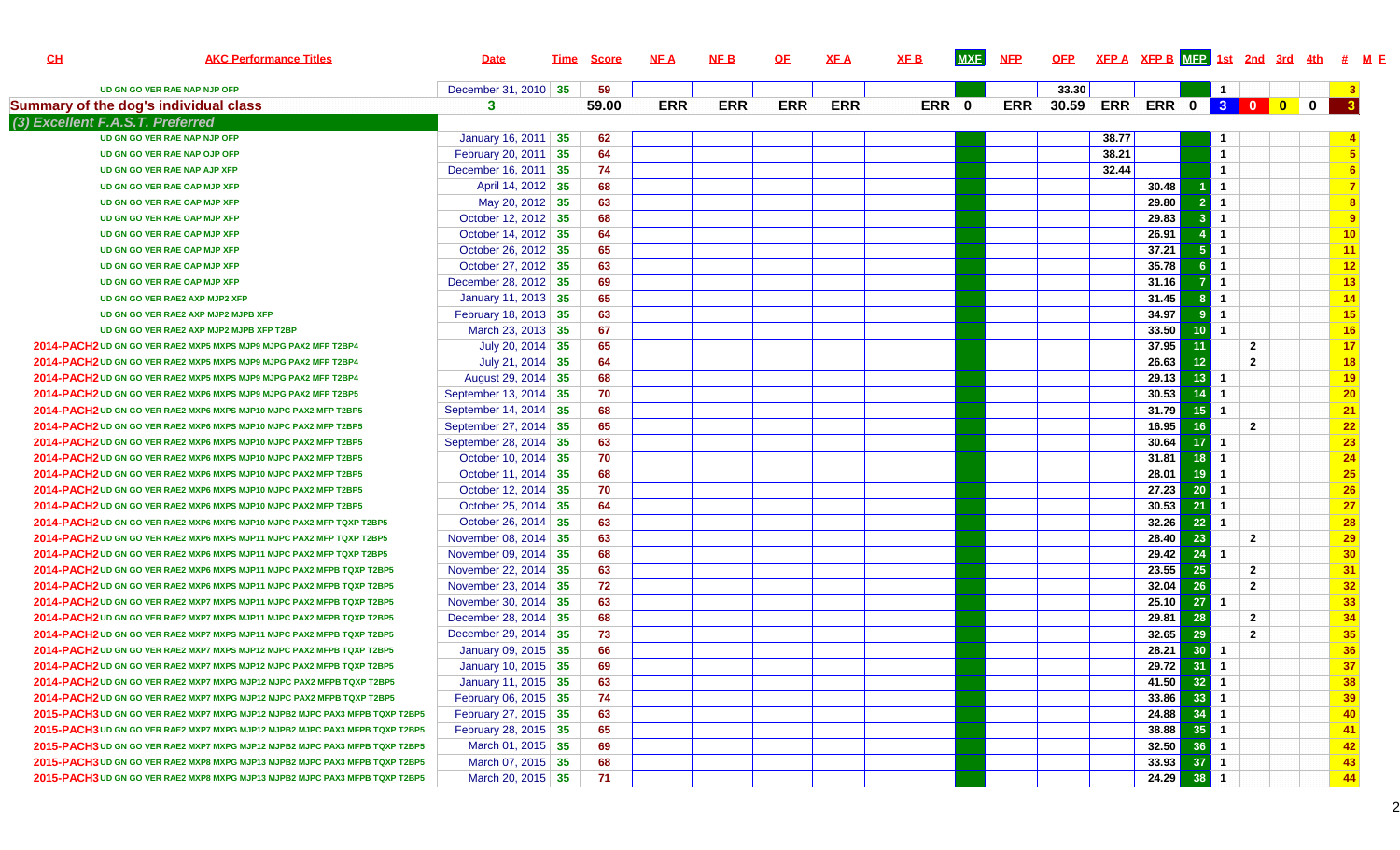| <b>AKC Performance Titles</b><br><u>CH</u>                                    | <b>Date</b>           | Time | <b>Score</b> | <b>NFA</b> | <b>NFB</b> | <b>OF</b>  | XF A       | <u>XF B</u> | <b>MXF</b>  | <b>NFP</b> | <b>OFP</b> |                                | $XFP A$ $XFP B$ $MFP$ 1st 2nd 3rd 4th # M F |    |                      |                |                |  |
|-------------------------------------------------------------------------------|-----------------------|------|--------------|------------|------------|------------|------------|-------------|-------------|------------|------------|--------------------------------|---------------------------------------------|----|----------------------|----------------|----------------|--|
| 2015-PACH3 UD GN GO VER RAE2 MXP8 MXPG MJP13 MJPB2 MJPC PAX3 MFPB TQXP T2BP5  | March 21, 2015 35     |      | 73           |            |            |            |            |             |             |            |            |                                | 31.37                                       | 39 |                      |                | 45             |  |
| 2015-PACH3 UD GN GO VER RAE2 MXP8 MXPG MJP13 MJPB2 MJPC PAX3 MFPB TQXP T2BP5  | March 22, 2015 35     |      | 73           |            |            |            |            |             |             |            |            |                                | 32.41                                       | 40 | $\mathbf{1}$         |                | 46             |  |
| 2015-PACH3 UD GN GO VER RAE2 MXP8 MXPG MJP13 MJPB2 MJPC PAX3 MFPB TQXP T2BP5  | April 10, 2015 35     |      | 72           |            |            |            |            |             |             |            |            |                                | 29.01                                       | 41 | $\mathbf{1}$         |                | 47             |  |
| 2015-PACH3 UD GN GO VER RAE2 MXP8 MXPG MJP13 MJPB2 MJPC PAX3 MFPB TQXP T2BP5  | April 12, 2015 35     |      | 69           |            |            |            |            |             |             |            |            |                                | 27.37                                       | 42 | $\mathbf{1}$         |                | 48             |  |
| 2015-PACH3 UD GN GO VER RAE2 MXP8 MXPG MJP13 MJPB2 MJPC PAX3 MFPB TQXP T2BP5  | April 17, 2015 35     |      | 68           |            |            |            |            |             |             |            |            |                                | 29.50                                       | 43 | $\mathbf{1}$         |                | 49             |  |
| 2015-PACH3 UD GN GO VER RAE2 MXP8 MXPG MJP13 MJPB2 MJPC PAX3 MFPB TQXP T2BP5  | April 24, 2015 35     |      | 76           |            |            |            |            |             |             |            |            |                                | 31.33                                       | 44 | $\overline{1}$       |                | 50             |  |
| 2015-PACH3 UD GN GO VER RAE2 MXP8 MXPG MJP13 MJPB2 MJPC PAX3 MFPB TQXP T2BP5  | April 25, 2015 35     |      | 79           |            |            |            |            |             |             |            |            |                                | 35.46                                       | 45 | $\mathbf{1}$         |                | 51             |  |
| 2015-PACH3 UD GN GO VER RAE2 MXP8 MXPG MJP13 MJPB2 MJPC PAX3 MFPB TQXP T2BP5  | May 15, 2015 35       |      | 66           |            |            |            |            |             |             |            |            |                                | 36.73                                       |    | $\blacktriangleleft$ |                | 52             |  |
| 2015-PACH3 UD GN GO VER RAE2 MXP8 MXPG MJP13 MJPB2 MJPC PAX3 MFPB TQXP T2BP5  | May 16, 2015 35       |      | 63           |            |            |            |            |             |             |            |            |                                | 27.51                                       | 47 | $\overline{1}$       |                | 53             |  |
| 2015-PACH3 UD GN GO VER RAE2 MXP8 MXPG MJP14 MJPB2 MJPC PAX3 MFPB TQXP T2BP5  | May 17, 2015 35       |      | 70           |            |            |            |            |             |             |            |            |                                | 23.56                                       | 48 | $\mathbf{1}$         |                | 54             |  |
| 2015-PACH3 UD GN GO VER RAE2 MXP8 MXPG MJP14 MJPB2 MJPC PAX3 MFPB TQXP T2BP5  | October 29, 2015 35   |      | 68           |            |            |            |            |             |             |            |            |                                | 28.64                                       |    | $\mathbf{1}$         |                | 55             |  |
| 2015-PACH3 UD GN GO VER RAE2 MXP8 MXPG MJP14 MJPB2 MJPC PAX3 MFPS TQXP T2BP5  | October 30, 2015 35   |      | 66           |            |            |            |            |             |             |            |            |                                | $34.77$                                     | 50 | $\mathbf{1}$         |                | 56             |  |
| 2015-PACH3 UD GN GO VER RAE2 MXP9 MXPG MJP14 MJPB2 MJPC PAX3 MFPS TQXP T2BP5  | October 31, 2015 35   |      | 69           |            |            |            |            |             |             |            |            |                                | 29.80                                       | 51 | $\blacktriangleleft$ |                | 57             |  |
| 2015-PACH3 UD GN GO VER RAE2 MXP9 MXPG MJP14 MJPB2 MJPC PAX3 MFPS TQXP T2BP5  | November 28, 2015 35  |      | 69           |            |            |            |            |             |             |            |            |                                | 29.33                                       | 52 |                      | $\overline{2}$ | 58             |  |
| 2015-PACH3 UD GN GO VER RAE2 MXP9 MXPG MJP15 MJPB2 MJPC PAX3 MFPS TQXP T2BP5  | November 29, 2015 35  |      | 69           |            |            |            |            |             |             |            |            |                                | 29.47                                       | 53 | $\overline{1}$       |                | 59             |  |
| 2015-PACH3 UD GN GO VER RAE2 MXP9 MXPG MJP15 MJPB2 MJPC PAX3 MFPS TQXP T2BP5  | December 27, 2015 35  |      | 68           |            |            |            |            |             |             |            |            |                                | $31.32$                                     | 54 | $\mathbf{1}$         |                | 60             |  |
| 2015-PACH3 UD GN GO VER RAE2 MXP10 MXPC MJP16 MJPB2 MJPC PAX3 MFPS TQXP T2BP6 | January 31, 2016 35   |      | 73           |            |            |            |            |             |             |            |            |                                | 36.84                                       | 55 | $\mathbf{1}$         |                | 61             |  |
| 2016-PACH4 UD GN GO VER RAE2 MXP10 MXPC MJP16 MJPB2 MJPC PAX4 MFPS TQXP T2BP6 | February 20, 2016 35  |      | 63           |            |            |            |            |             |             |            |            |                                | 30.51                                       | 56 | $\overline{1}$       |                | 62             |  |
| 2016-PACH4 UD GN GO VER RAE2 MXP10 MXPC MJP16 MJPB2 MJPC PAX4 MFPS TQXP T2BP6 | October 15, 2016 35   |      | 60           |            |            |            |            |             |             |            |            |                                | 24.25                                       | 57 | $\overline{1}$       |                | 63             |  |
| 2016-PACH4 UD GN GO VER RAE2 MXP10 MXPC MJP16 MJPB2 MJPC PAX4 MFPS TQXP T2BP6 | October 16, 2016 35   |      | 64           |            |            |            |            |             |             |            |            |                                | 25.19                                       | 58 | $\mathbf{1}$         |                | 64             |  |
| 2016-PACH4 UD GN GO VER RAE2 MXP10 MXPC MJP16 MJPB2 MJPC PAX4 MFPS TQXP T2BP6 | November 27, 2016 35  |      | 60           |            |            |            |            |             |             |            |            |                                | 31.95                                       | 59 | $\mathbf{1}$         |                | 65             |  |
| Summary of the dog's individual class                                         | 62                    |      | 67.24        | <b>ERR</b> | <b>ERR</b> | <b>ERR</b> | <b>ERR</b> |             | ERR 0       | <b>ERR</b> |            | ERR 36.47 30.50 59 53 9 0 0    |                                             |    |                      |                | 62             |  |
| <b>Summary of ALL the dog's classes</b>                                       | 68                    |      | 66.66        | <b>ERR</b> | <b>ERR</b> | <b>ERR</b> | <b>ERR</b> | <b>ERR</b>  | $\mathbf 0$ | 36.59      |            | 30.59 36.47 30.50 59 58 10 0 0 |                                             |    |                      |                | 65m            |  |
| <b>Snowy Pines Tundra</b>                                                     |                       |      |              |            |            |            |            |             |             |            |            |                                |                                             |    |                      |                |                |  |
| (1) Novice F.A.S.T. Preferred                                                 |                       |      |              |            |            |            |            |             |             |            |            |                                |                                             |    |                      |                |                |  |
| <b>CD GN RE OAP AJP</b>                                                       | November 25, 2011 35  |      | 64           |            |            |            |            |             |             | 32.89      |            |                                |                                             |    |                      | $\overline{2}$ |                |  |
| <b>CD GN RE OAP AJP</b>                                                       | December 16, 2011 35  |      | 50           |            |            |            |            |             |             | 37.96      |            |                                |                                             |    | $\mathbf{1}$         |                |                |  |
| CD GN RE OAP AJP NFP                                                          | December 30, 2011 35  |      | 55           |            |            |            |            |             |             | 34.46      |            |                                |                                             |    |                      | $\mathbf{2}$   |                |  |
| Summary of the dog's individual class                                         | $\mathbf{3}$          |      | 56.33        | <b>ERR</b> | <b>ERR</b> | <b>ERR</b> | <b>ERR</b> |             | ERR 0       | 35.10      | <b>ERR</b> |                                | ERR ERR 0 1 2 0 0                           |    |                      |                |                |  |
| (2) Open F.A.S.T. Preferred                                                   |                       |      |              |            |            |            |            |             |             |            |            |                                |                                             |    |                      |                |                |  |
| CD GN RE AXP AJP NFP                                                          | January 14, 2012 35   |      | 61           |            |            |            |            |             |             |            | 34.88      |                                |                                             |    | 1                    |                |                |  |
| <b>CD GN RE AXP AJP NFP</b>                                                   | May 18, 2012 35       |      | 64           |            |            |            |            |             |             |            | 30.71      |                                |                                             |    | $\mathbf{1}$         |                |                |  |
| CD GN RE AXP AJP OFP                                                          | October 14, 2012 35   |      | 68           |            |            |            |            |             |             |            | 34.50      |                                |                                             |    | $\mathbf{1}$         |                |                |  |
| Summary of the dog's individual class                                         | $\mathbf{3}$          |      | 64.33        | <b>ERR</b> | <b>ERR</b> | <b>ERR</b> | <b>ERR</b> |             | ERR 0       | <b>ERR</b> | 33.36      |                                | ERR ERR 0 3 0 0 0                           |    |                      |                |                |  |
| (3) Excellent F.A.S.T. Preferred                                              |                       |      |              |            |            |            |            |             |             |            |            |                                |                                             |    |                      |                |                |  |
| CDX GN RE MXP3 MXPB AJP OFP                                                   | May 16, 2015 35       |      | 60           |            |            |            |            |             |             |            |            | 42.53                          |                                             |    | $\mathbf{1}$         |                |                |  |
| CDX GN RE MXP3 MXPB AJP OFP                                                   | October 10, 2015   35 |      | 64           |            |            |            |            |             |             |            |            | 34.16                          |                                             |    |                      |                |                |  |
| <b>CDX GN RE MXP3 MXPB AJP XFP</b>                                            | November 28, 2015 35  |      | 69           |            |            |            |            |             |             |            |            | 34.54                          |                                             |    | $\mathbf{1}$         |                |                |  |
| <b>CDX GN RE MXP3 MXPB AJP XFP</b>                                            | November 29, 2015 35  |      | 63           |            |            |            |            |             |             |            |            |                                | 37.79                                       |    |                      | $\mathbf{2}$   |                |  |
| <b>CDX GN RE MXP3 MXPB AJP XFP</b>                                            | December 12, 2015 35  |      | 65           |            |            |            |            |             |             |            |            |                                | 31.33                                       |    | $\mathbf{1}$         |                |                |  |
| <b>CDX GN RE MXP3 MXPB AJP XFP</b>                                            | January 31, 2016 35   |      | 61           |            |            |            |            |             |             |            |            |                                | 36.63                                       |    | $\mathbf{1}$         |                |                |  |
| <b>CDX GN RE MXP3 MXPB AJP XFP</b>                                            | February 20, 2016 35  |      | 60           |            |            |            |            |             |             |            |            |                                | 37.51                                       |    |                      | $\mathbf{2}$   | 10             |  |
|                                                                               |                       |      |              |            |            |            |            |             |             |            |            |                                |                                             |    |                      |                |                |  |
| Summary of the dog's individual class                                         |                       |      | 63.14        | <b>ERR</b> | <b>ERR</b> | <b>ERR</b> | <b>ERR</b> |             | ERR 0       | <b>ERR</b> |            | ERR 37.08 35.82 4              |                                             |    |                      | 5 2 0 0        | $\overline{7}$ |  |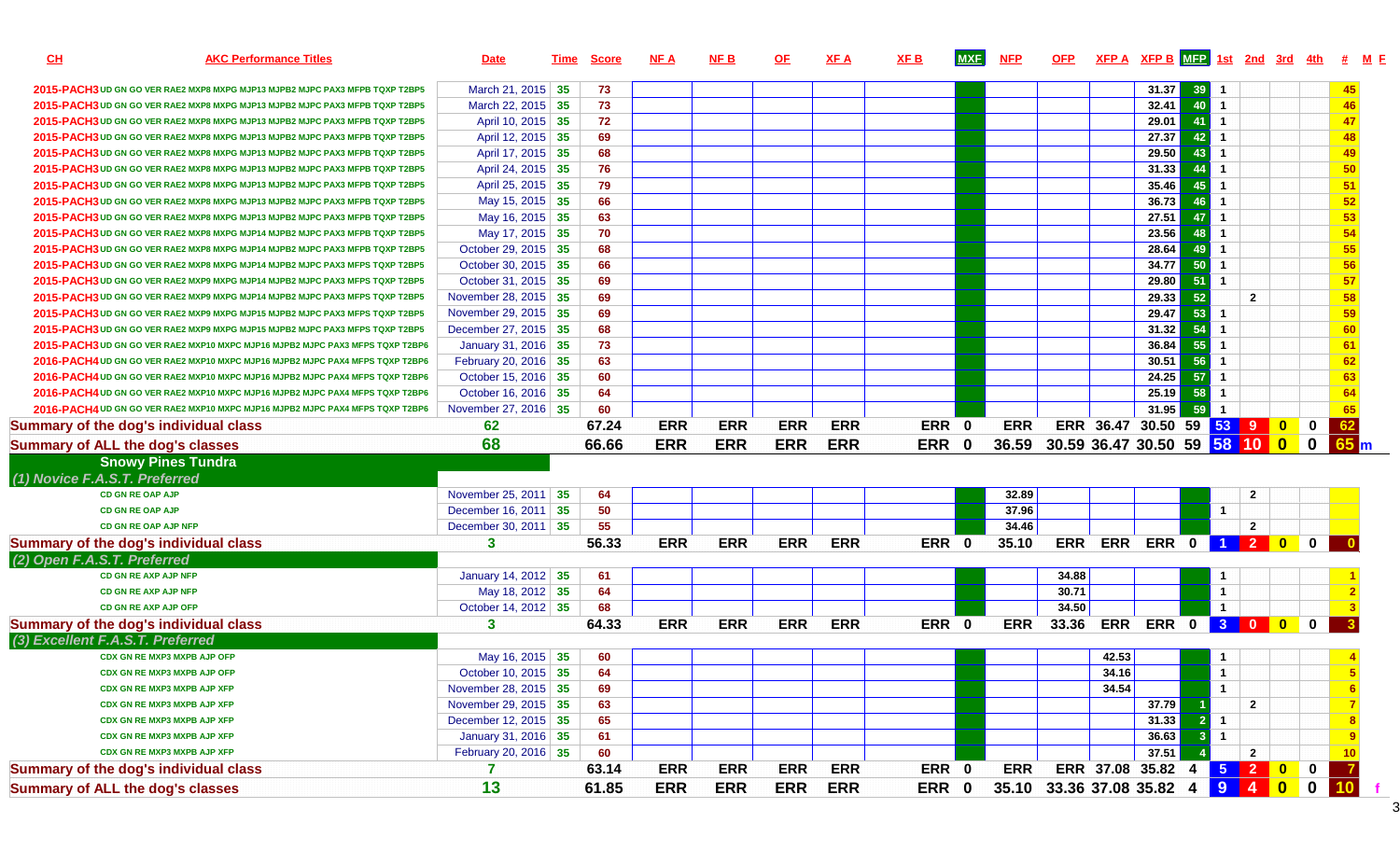| CL | <b>AKC Performance Titles</b>                                   | <b>Date</b>           | <u>Time</u> | <b>Score</b> | <b>NFA</b> | <u>NF B</u> | <u>OF</u>  | <b>XFA</b> | <b>XFB</b> | <b>MXF</b> | <b>NFP</b> | <b>OFP</b>                  |                             |         |     |                      |                |          | $XFP A$ $XFP B$ $MFP$ 1st $2nd$ 3rd $4th$ # $M F$ |
|----|-----------------------------------------------------------------|-----------------------|-------------|--------------|------------|-------------|------------|------------|------------|------------|------------|-----------------------------|-----------------------------|---------|-----|----------------------|----------------|----------|---------------------------------------------------|
|    | <b>Swissmiss Shayna Snowflake</b>                               |                       |             |              |            |             |            |            |            |            |            |                             |                             |         |     |                      |                |          |                                                   |
|    | (1) Novice F.A.S.T. Preferred                                   |                       |             |              |            |             |            |            |            |            |            |                             |                             |         |     |                      |                |          |                                                   |
|    | <b>BN RA SIN SEN CGCA TKA</b>                                   | January 18, 2020 35   |             | 53           |            |             |            |            |            |            | 13.61      |                             |                             |         |     | $\mathbf{1}$         |                |          |                                                   |
|    | BN RE NFP SIN SEN CGCA TKA                                      | February 01, 2020 35  |             | 58           |            |             |            |            |            |            | 19.54      |                             |                             |         |     | $\mathbf{1}$         |                |          |                                                   |
|    | BN RE NFP SIN SEN CGCA TKA                                      | February 22, 2020 35  |             | 61           |            |             |            |            |            |            | 35.31      |                             |                             |         |     | $\mathbf{1}$         |                |          |                                                   |
|    | Summary of the dog's individual class                           | 3                     |             | 57.33        | <b>ERR</b> | <b>ERR</b>  | <b>ERR</b> | <b>ERR</b> | ERR 0      |            | 22.82      |                             | ERR ERR ERR 0 3 0 0 0       |         |     |                      |                |          | - 0                                               |
|    | (2) Open F.A.S.T. Preferred                                     |                       |             |              |            |             |            |            |            |            |            |                             |                             |         |     |                      |                |          |                                                   |
|    | <b>BN RE NFP SIN SEN CGCA TKA</b>                               | June 05, 2020 $ 35$   |             | 70           |            |             |            |            |            |            |            | 20.72                       |                             |         |     | -1                   |                |          |                                                   |
|    | BN RE NFP SIN SEN CGCA TKA                                      | June 13, 2020 $ 35$   |             | 66           |            |             |            |            |            |            |            | 29.76                       |                             |         |     | $\mathbf{1}$         |                |          |                                                   |
|    | BN RE NAP OFP SIN SEN CGCA TKA                                  | June 17, 2020 $35$    |             | 61           |            |             |            |            |            |            |            | 20.03                       |                             |         |     | $\mathbf{1}$         |                |          |                                                   |
|    | Summary of the dog's individual class                           | 3                     |             | 65.67        | <b>ERR</b> | <b>ERR</b>  | <b>ERR</b> | <b>ERR</b> | ERR 0      |            | <b>ERR</b> |                             | 23.50 ERR ERR 0 3 0 0 0     |         |     |                      |                |          | 3                                                 |
|    | (3) Excellent F.A.S.T. Preferred                                |                       |             |              |            |             |            |            |            |            |            |                             |                             |         |     |                      |                |          |                                                   |
|    | BN RE NJP NAP OFP SIN SEN CGCA TKA                              | July 04, 2020 35      |             | 60           |            |             |            |            |            |            |            |                             | 20.67                       |         |     | -1                   |                |          |                                                   |
|    | BN RE NJP NAP OFP SIN SEN CGCA TKA                              | July 17, 2020 35      |             | 60           |            |             |            |            |            |            |            |                             | 31.50                       |         |     | $\overline{1}$       |                |          | $5\overline{5}$                                   |
|    | BN RE NJP NAP XFP SIN SEN CGCA TKA                              | July 18, 2020 35      |             | 52           |            |             |            |            |            |            |            |                             | 26.74                       |         |     |                      | $\overline{2}$ |          | -6                                                |
|    | BN RE OAP NJP XFP SIN SEN CGCA TKA                              | October 24, 2020 35   |             | 64           |            |             |            |            |            |            |            |                             |                             | 23.76   |     |                      |                |          |                                                   |
|    | BN RE OAP NJP XFP SIN SEN CGCA TKA                              | January 09, 2021 35   |             | 61           |            |             |            |            |            |            |            |                             |                             | 37.00   |     |                      | $\overline{2}$ |          | 8                                                 |
|    | CD BN RM RAE OAP NJP XFP SIN SEN CGCA TKA                       | February 04, 2021 35  |             | 71           |            |             |            |            |            |            |            |                             |                             | 22.79   | -3  |                      |                |          | $\overline{9}$                                    |
|    | CD BN RM RAE OAP NJP XFP SIN SEN CGCA TKA                       | March 27, 2021 35     |             | 67           |            |             |            |            |            |            |            |                             |                             | 34.22   |     | $\blacktriangleleft$ |                |          | 10                                                |
|    | CD BN RM RAE OAP NJP XFP SIN SEN CGCA TKA                       | March 28, 2021 35     |             | 61           |            |             |            |            |            |            |            |                             |                             | 30.86   |     |                      |                |          | 11                                                |
|    | CD BN RM RAE OAP NJP XFP SIN SEN CGCA TKA                       | June 05, 2021 $ 35 $  |             | 71           |            |             |            |            |            |            |            |                             |                             | 25.46   |     | $\blacktriangleleft$ |                |          | 12                                                |
|    | CD BN RM RAE OAP NJP XFP SIN SEN CGCA TKA                       | June 12, 2021 $ 35 $  |             | 73           |            |             |            |            |            |            |            |                             |                             | 20.66   |     | $\overline{1}$       |                |          | 13                                                |
|    | CD BN RM RAE OAP NJP XFP SIN SEN CGCA TKA                       | August 06, 2021 35    |             | 69           |            |             |            |            |            |            |            |                             |                             | 36.13   |     |                      |                |          | 14                                                |
|    | CD BN RM RAE AXP OJP XFP SIN SEN CGCA TKA                       | August 13, 2021 35    |             | 68           |            |             |            |            |            |            |            |                             |                             | 37.27   |     |                      |                |          | 15                                                |
|    | CD BN RM RAE AXP OJP MFP SIN SEN CGCA TKA                       | August 14, 2021 35    |             | 72           |            |             |            |            |            |            |            |                             |                             | 32.91   | 10  | -1                   |                |          | 16                                                |
|    | CD BN RM RAE AXP OJP MFP SIN SEN CGCA TKA                       | August 28, 2021 35    |             | 71           |            |             |            |            |            |            |            |                             |                             | 29.28   |     |                      |                |          | 17                                                |
|    | CD BN RM RAE AXP OJP MFP SIN SEN CGCA TKA                       | October 15, 2021 35   |             | 67           |            |             |            |            |            |            |            |                             |                             | 37.21   | 12  |                      |                |          | 18                                                |
|    | CD BN RM RAE AXP OJP MFP SIN SEN CGCA TKA                       | October 16, 2021   35 |             | 70           |            |             |            |            |            |            |            |                             |                             | 37.01   | 13  | -1                   |                |          | 19                                                |
|    | CD BN RM RAE AXP OJP MFP SIN SEN CGCA TKA                       | October 21, 2021   35 |             | 74           |            |             |            |            |            |            |            |                             |                             | 29.60   | -14 | $\mathbf{1}$         |                |          | 20                                                |
|    | CD BN RM RAE AXP OJP MFP SIN SEN CGCA TKA                       | November 05, 2021 35  |             | 70           |            |             |            |            |            |            |            |                             |                             | 19.50   | 15  | $\mathbf{1}$         |                |          | 21                                                |
|    | CD BN RM RAE AXP OJP MFP SIN SEN CGCA TKA                       | November 19, 2021 35  |             | 68           |            |             |            |            |            |            |            |                             |                             | 24.26   | 16  | $\mathbf{1}$         |                |          | 22                                                |
|    | CD BN RM RAE AXP OJP MFP SIN SEN CGCA TKA                       | November 20, 2021 35  |             | 70           |            |             |            |            |            |            |            |                             |                             | 28.64   | 17  | $\mathbf{1}$         |                |          | 23                                                |
|    | CD BN RM2 RAE2 AXP AJP MFP SIN SEN CGCA TKA                     | December 10, 2021 35  |             | 61           |            |             |            |            |            |            |            |                             |                             | 39.12   | 18  | $\mathbf{1}$         |                |          | 24                                                |
|    | CD BN RM2 RAE2 AXP AJP MFP SIN SEN CGCA TKA                     | January 07, 2022 35   |             | 70           |            |             |            |            |            |            |            |                             |                             | 40.03   | 19  | $\mathbf{1}$         |                |          | 25                                                |
|    | CD BN RM2 RAE2 AXP AJP MFP SIN SEN CGCA TKA                     | January 08, 2022 35   |             | 64           |            |             |            |            |            |            |            |                             |                             | 18.30   | 20  |                      |                |          | 26                                                |
|    | CD BN RM2 RAE2 AXP AJP MFP SIN SEN CGCA TKA                     | January 21, 2022 35   |             | 72           |            |             |            |            |            |            |            |                             |                             | 30.26   | 21  |                      |                |          | 27                                                |
|    | CD BN RM2 RAE2 AXP AJP MFP SIN SEN CGCA TKA                     | January 22, 2022 35   |             | 69           |            |             |            |            |            |            |            |                             |                             | 26.19   | 22  | $\overline{1}$       |                |          | 28                                                |
|    | CD BN RM2 RAE2 AXP AJP MFP SIN SEN CGCA TKA                     | January 28, 2022 35   |             | 70           |            |             |            |            |            |            |            |                             |                             | 26.61   | 23  | $\mathbf{1}$         |                |          | 29                                                |
|    | CD BN RM2 RAE2 AXP AJP MFP SIN SEN CGCA TKA                     | February 18, 2022 35  |             | 75           |            |             |            |            |            |            |            |                             |                             | 27.36   | 24  | $\overline{1}$       |                |          | 30                                                |
|    | 2022-RACH CD BN RM3 RAE2 FDC AXP AJP MFBP BCAT SWN RATN CGC TKP | April 15, 2022 35     |             | 76           |            |             |            |            |            |            |            |                             |                             | $31.58$ | 25  | $\blacksquare$       |                |          | 31                                                |
|    | Summary of the dog's individual class                           | 28                    |             | 67.71        | <b>ERR</b> | <b>ERR</b>  | <b>ERR</b> | <b>ERR</b> | ERR 0      |            | <b>ERR</b> |                             | ERR 26.30 29.84 25 26 2 0 0 |         |     |                      |                |          | 28                                                |
|    | <b>Summary of ALL the dog's classes</b>                         | 34                    |             | 66.62        | <b>ERR</b> | <b>ERR</b>  | <b>ERR</b> | <b>ERR</b> | ERR 0      |            | 22.82      | 23.50 26.30 29.84 25 32 2 0 |                             |         |     |                      |                | $\bf{0}$ | 31                                                |
|    | 2001-CHXmaxKris Van 'T Hof Ten Eynder                           |                       |             |              |            |             |            |            |            |            |            |                             |                             |         |     |                      |                |          |                                                   |